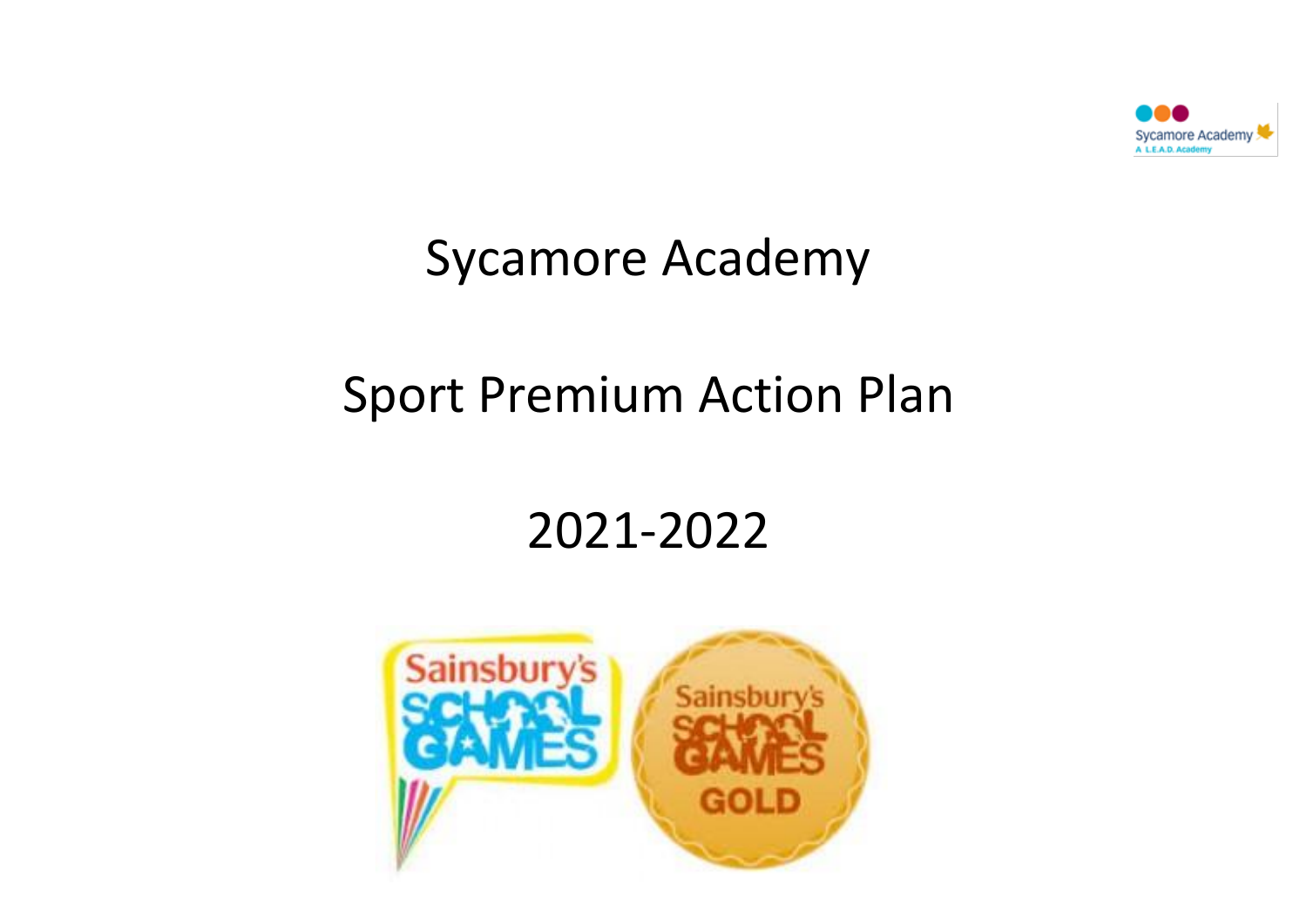

#### **Action Plan: Effective use of the Primary PE and Sport Premium 2021-2022**

#### **School: Sycamore Academy**

**The allocation of Sport Premium this year is: £19,420**

**From Sport Premium funding it is expected that schools will make progress against the following key 5 indicators:**

- **1. The engagement of all pupils in regular physical activity**
- **2. The profile of PE and sport being raised across the whole school as a tool for whole school improvement**
- **3. Increased confidence, knowledge and skills of all staff in teaching PE and sport**
- **4. Broader experience of a range of sports and activities offered to all pupils**
- **5. Increased participation in competitive sport**



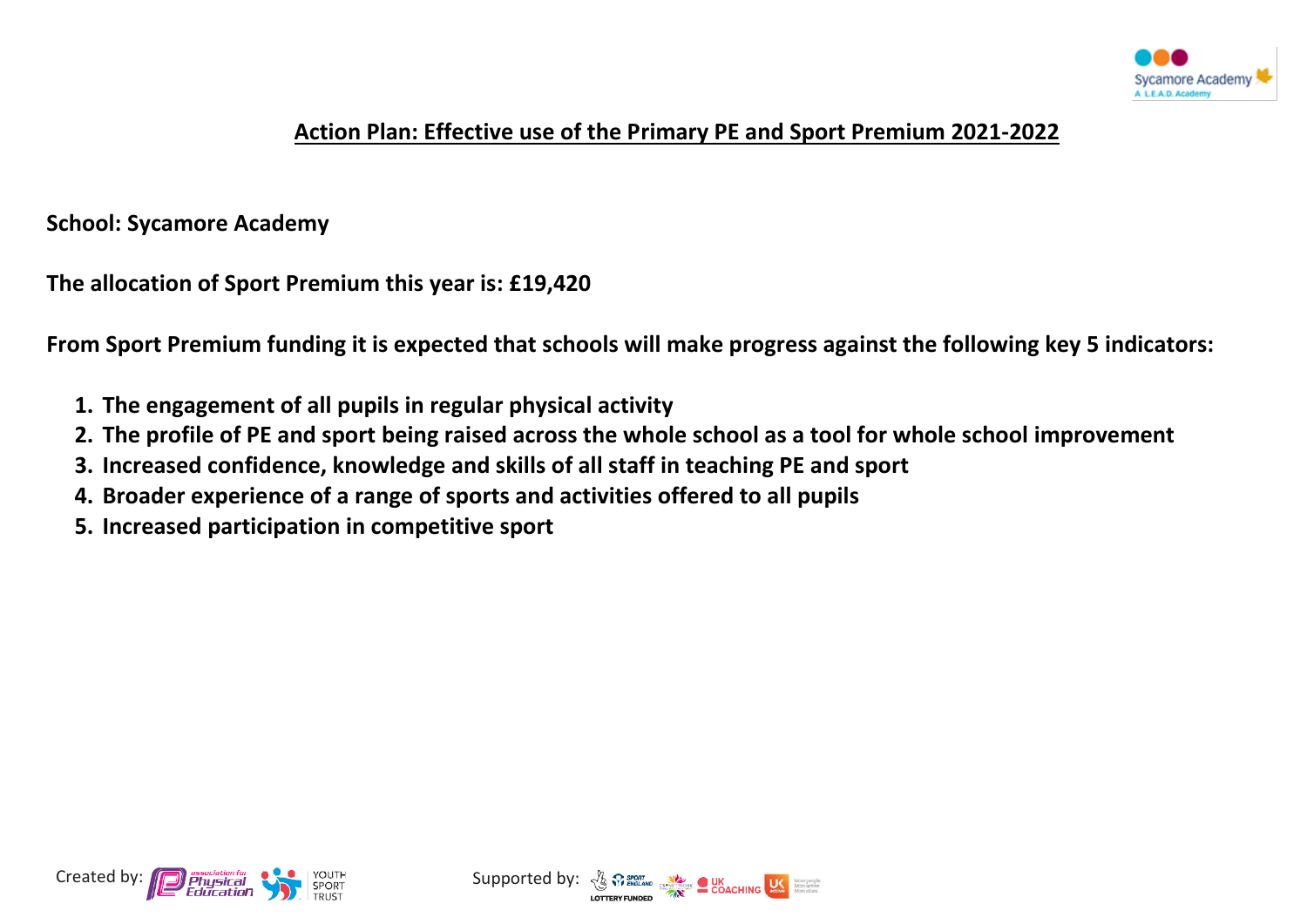

| Academic Year: 2021-22                                                                  | Total fund allocated: £19,420                                                                                                                                                                                              |                                           |                                                                                                                                                                                    |                                                                                        |
|-----------------------------------------------------------------------------------------|----------------------------------------------------------------------------------------------------------------------------------------------------------------------------------------------------------------------------|-------------------------------------------|------------------------------------------------------------------------------------------------------------------------------------------------------------------------------------|----------------------------------------------------------------------------------------|
|                                                                                         | Key indicator 1: The engagement of all pupils in regular physical activity - Chief Medical Officer guidelines recommend that primary school children<br>undertake at least 30 minutes of physical activity a day in school | -Kick starting a healthy active lifestyle |                                                                                                                                                                                    |                                                                                        |
| School focus with clarity on<br>intended impact on pupils:                              | Actions to achieve:                                                                                                                                                                                                        | Funding<br>allocated:                     | Evidence and impact:                                                                                                                                                               | Sustainability and suggested<br>next steps:                                            |
| Break and lunchtime sport coaches<br>to engage pupils in active play                    | EPIC lunchtime coaches to engage<br>children in sporting activities during<br>lunchtime<br>Sport leaders                                                                                                                   | £1200 for the<br>year (£40 per<br>week)   | Increase in the number of children<br>participating in organized games.<br>Benchmark figure compared to<br>summer term<br>Staff actively engaging children                         | Sport team to work alongside<br>other mid-day supervisors in order<br>to up skill them |
| To further engage all pupils in<br>physical activity during break and<br>llunchtime     | Active Climber / Active Trail                                                                                                                                                                                              | $N/A$ as<br>installation<br>complete      | Playtimes and lunchtimes to be<br>observed to ensure children are<br>active and encouraged to take part<br>Children are enthusiastic about<br>sport during playtime (pupil survey) |                                                                                        |
| To develop regular use of the KS2<br>table tennis tables during break<br>and lunchtime. | Purchase two sets of equipment per<br>class (year 5 and year 6)<br>Staff to model how to play and<br>develop table tennis leaders.                                                                                         | £100                                      | Regular use of the equipment with<br>children proactively using the tables.                                                                                                        |                                                                                        |
| To further develop techniques to<br>support all learners during Physical<br>Education   | Strategies shared by the Sport team and<br>links made to SEN PE sessions<br>Differentiated lesson objectives,<br>Powerpoint presentations to support<br>modelling and sport cards.                                         | N/A                                       | Staff are actively engaging all<br>children and feel more confident<br>about strategies that can be used.<br>Staff survey used to gage.                                            |                                                                                        |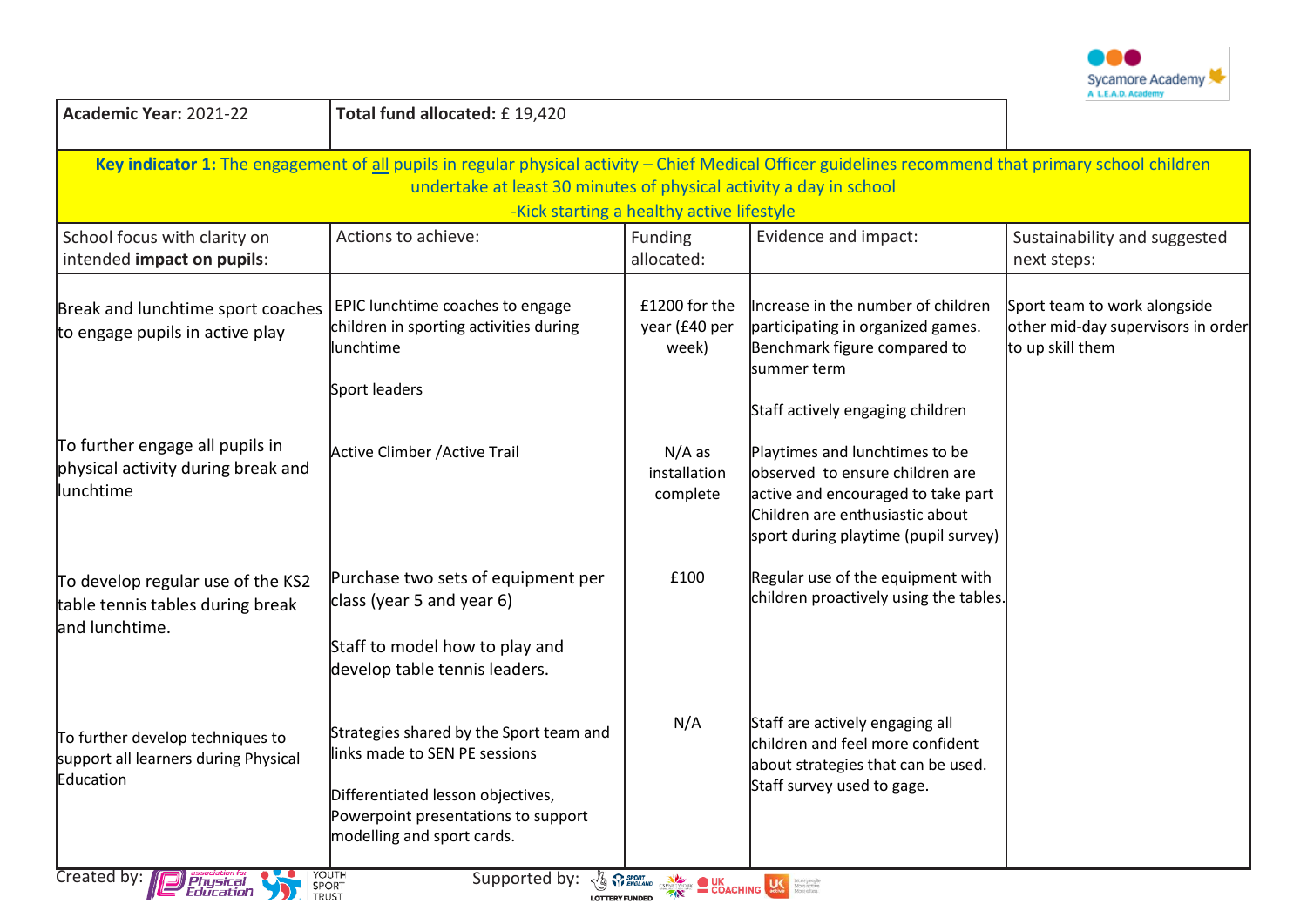

| To increase the sporting opportunities Intervention sessions for F2-4<br>of children who have social and<br>emotional barriers. | 30 minutes each week                                                                                                                                                | £400                                                                                                                                                                                                                                         | Children are engaged and<br>interacting with equipment-<br>photographs of participation.                                                  |  |
|---------------------------------------------------------------------------------------------------------------------------------|---------------------------------------------------------------------------------------------------------------------------------------------------------------------|----------------------------------------------------------------------------------------------------------------------------------------------------------------------------------------------------------------------------------------------|-------------------------------------------------------------------------------------------------------------------------------------------|--|
|                                                                                                                                 | Resources purchased to support SEN<br>intervention                                                                                                                  |                                                                                                                                                                                                                                              | Children more engaged during<br>whole class sessions                                                                                      |  |
| To ensure PE resources are available,<br>appropriate and fit for purpose                                                        | Ongoing audit of resources to ensure they<br>are of suitable quality. Purchase of items<br>to support each area of learning (sets of<br>30)                         | £1000                                                                                                                                                                                                                                        | Range of resources evident<br>throughout lessons<br>Children's use of equipment shows<br>increased confidence                             |  |
| Active Wall clubs used regularly to<br>develop hand eye coordination and<br>team work                                           | Small group intervention club KS1/KS2<br>Use of Active Wall is integrated into PE<br>lessons where suitable for example as a<br>station as part of circuit fitness. |                                                                                                                                                                                                                                              | Children actively participate.<br>Enthusiasm from clubs evident in<br>whole class sessions                                                |  |
|                                                                                                                                 | Purchase of 6 additional sets of boxing<br>gloves                                                                                                                   | £78                                                                                                                                                                                                                                          |                                                                                                                                           |  |
| To embed the use of the school<br>orienteering trail                                                                            | Site mapped and marked out<br>Compasses, maps and equipment<br>organized. Training provided to support<br>upper KS2 staff.                                          |                                                                                                                                                                                                                                              | Children able to navigate site with<br>increased confidence<br>Improvement in map reading<br>levident                                     |  |
|                                                                                                                                 | Set of 10 compasses                                                                                                                                                 | £140                                                                                                                                                                                                                                         | Pupils will be able to talk about the<br>improvements that they feel they've<br>made                                                      |  |
| Raising Aspirations Club<br>created by:<br>Physical<br>Education                                                                | Sport leader to continue to run Raising<br>Aspirations to support physical and<br>mental well being<br>Supported by:                                                | £300<br><b>TO PERGLAND CONCHING AND SOCIETY OF A RESIDENCE COACHING AND SECRET DESCRIPTION OF A RESIDENCE OF A RESIDENCE OF A RESIDENCE OF A RESIDENCE OF A RESIDENCE OF A RESIDENCE OF A RESIDENCE OF A RESIDENCE OF A RESIDENCE OF A R</b> | Planning will be well structured and<br>sports provided will be varied.<br>Staff questionnaire to evaluate skill<br>and confidence levels |  |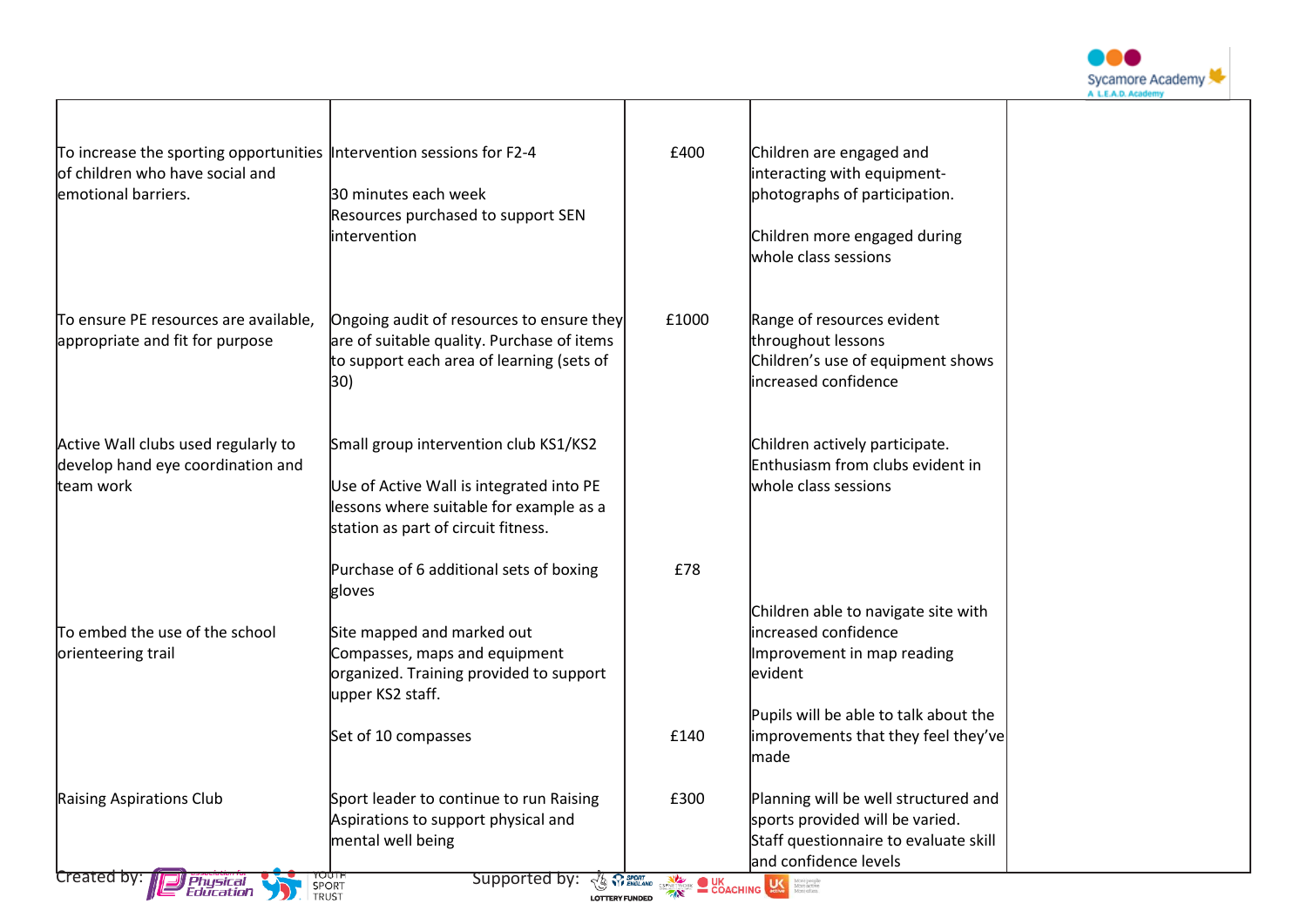

| To further embed the implementation SDM to further develop staff skill set<br>of new teaching and learning plans to<br>further upskill teaching staff. | Follow up CPD through learning<br>walks/lesson observation                                                                                                                            | N/A                                                       | Progression evident through SeeSaw<br>and DC Pro.                                                                                   |                                                                                         |
|--------------------------------------------------------------------------------------------------------------------------------------------------------|---------------------------------------------------------------------------------------------------------------------------------------------------------------------------------------|-----------------------------------------------------------|-------------------------------------------------------------------------------------------------------------------------------------|-----------------------------------------------------------------------------------------|
| To further embed the assessment<br>of pupil learning, progress and<br>attainment in PE                                                                 | SDM training and moderation in line with<br>school cycle                                                                                                                              | N/A                                                       | Active pupil participation in<br>sessions. Evidence recorded through<br>SeeSaw and Showbie.                                         |                                                                                         |
| Additional PE kits available for each<br>class to avoid any children not<br>participating                                                              | 3 kits per class to be purchased                                                                                                                                                      | £210 total                                                | £15 per class $x14$ All children will have access to<br>suitable sport kit.                                                         |                                                                                         |
|                                                                                                                                                        | Key indicator 2: The profile of PE and sport being raised across the school as a tool for whole school improvement                                                                    |                                                           |                                                                                                                                     |                                                                                         |
| School focus with clarity on<br>intended impact on pupils:                                                                                             | Actions to achieve:                                                                                                                                                                   | Funding<br>allocated:                                     | Evidence and impact:                                                                                                                | Sustainability and suggested<br>next steps:                                             |
| Further develop sport noticeboards to Achievements celebrated in assembly<br>inform parents of sporting<br>achievements                                | (match results, notable achievements,<br>talents)                                                                                                                                     | £42                                                       | Noticeboards are full of information Children continue to be<br>about matches/clubs/results and<br>pupils are keen to get involved. | enthusiastic about sporting<br>opportunities                                            |
| through the school website and half<br>termly newsletters                                                                                              | $\uparrow$ o continue to celebrate achievements $\upbeta$ ewsletter shared with parents every half<br>lterm.<br>Sporting success shared through Class<br>Dojo and the school website. |                                                           |                                                                                                                                     |                                                                                         |
| Medals and sport trophies to celebrate Achievements high profiled through<br>achievements such as 'player of the<br>lyear'                             | celebration and whole school assemblies                                                                                                                                               | £250                                                      | Trophies and achievements<br>displayed in the school entrance in<br>our trophy cabinet                                              | Future players striving to achieve<br>the awards due to high profiling in<br>assemblies |
| <del>created b</del><br><i>Physical</i><br>Education<br><b>TRUST</b>                                                                                   | <del>Supported by</del><br>SPORT                                                                                                                                                      | <b>TO WE EVER AND CEPTER TO BE COACHING BETWEEN BEAMS</b> |                                                                                                                                     |                                                                                         |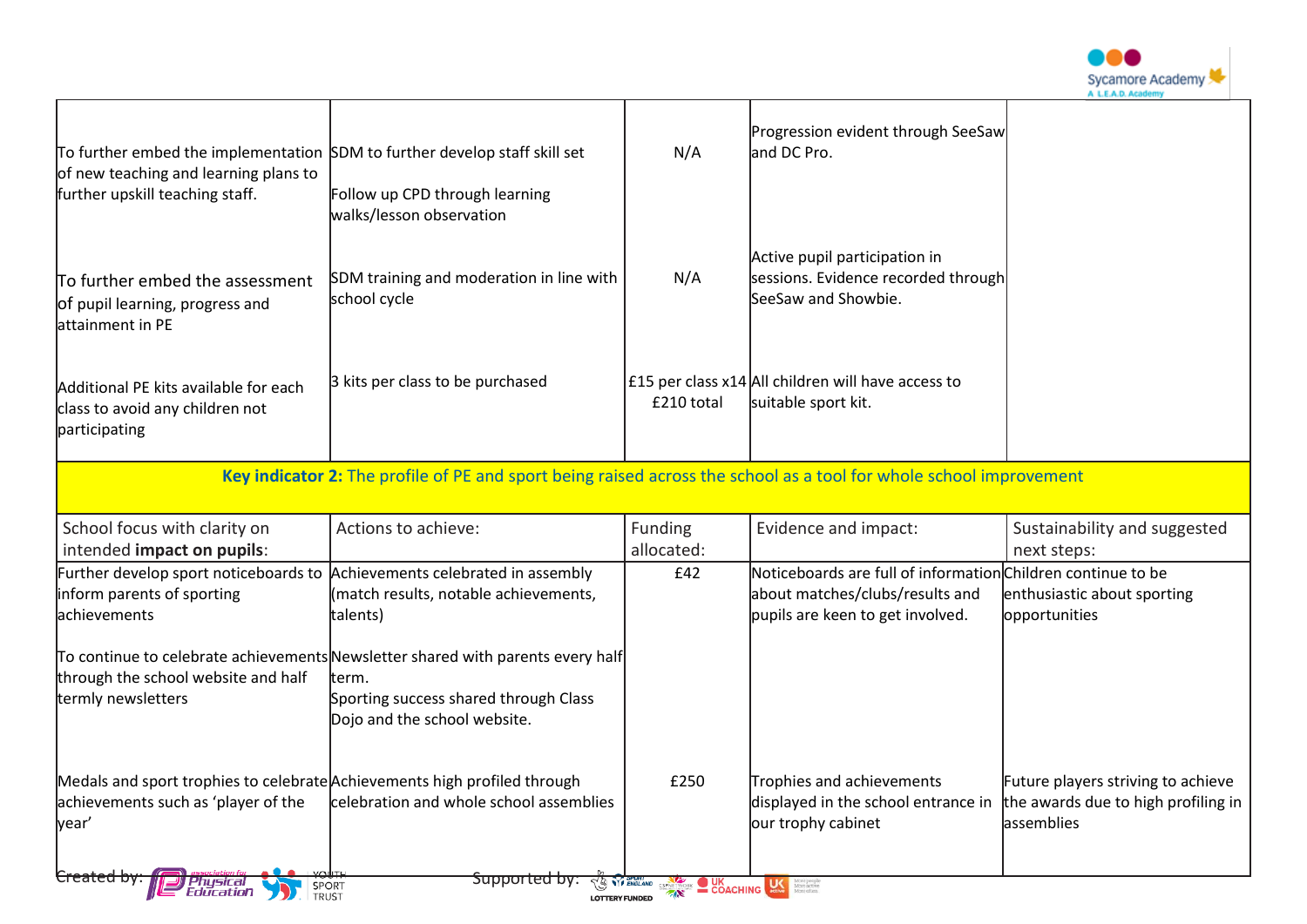

| Replenish new Sycamore school sports Kit to be ordered.              |                                                                                                                                                           |      | Pupil pride in wearing the school                            | Review each year to ensure that                                                                                |
|----------------------------------------------------------------------|-----------------------------------------------------------------------------------------------------------------------------------------------------------|------|--------------------------------------------------------------|----------------------------------------------------------------------------------------------------------------|
| kits for pupils to wear when they                                    |                                                                                                                                                           | £200 | sport kit to competitions                                    | equipment is fit for purpose                                                                                   |
| represent the school                                                 | Children wearing school kit when they<br>represent the school.                                                                                            |      |                                                              |                                                                                                                |
| Inspire and enthuse the children by<br>linking to local sports clubs | <b>Further embed links to Premier League</b><br>Primary Stars and local team<br>opportunities.<br>Further develop links to Trent Bridge<br>Cricket Ground | Free | players visiting school to inspire and<br>support the pupils | Further develop links that can be<br>Expand this to other local clubs with built on in the next academic year. |



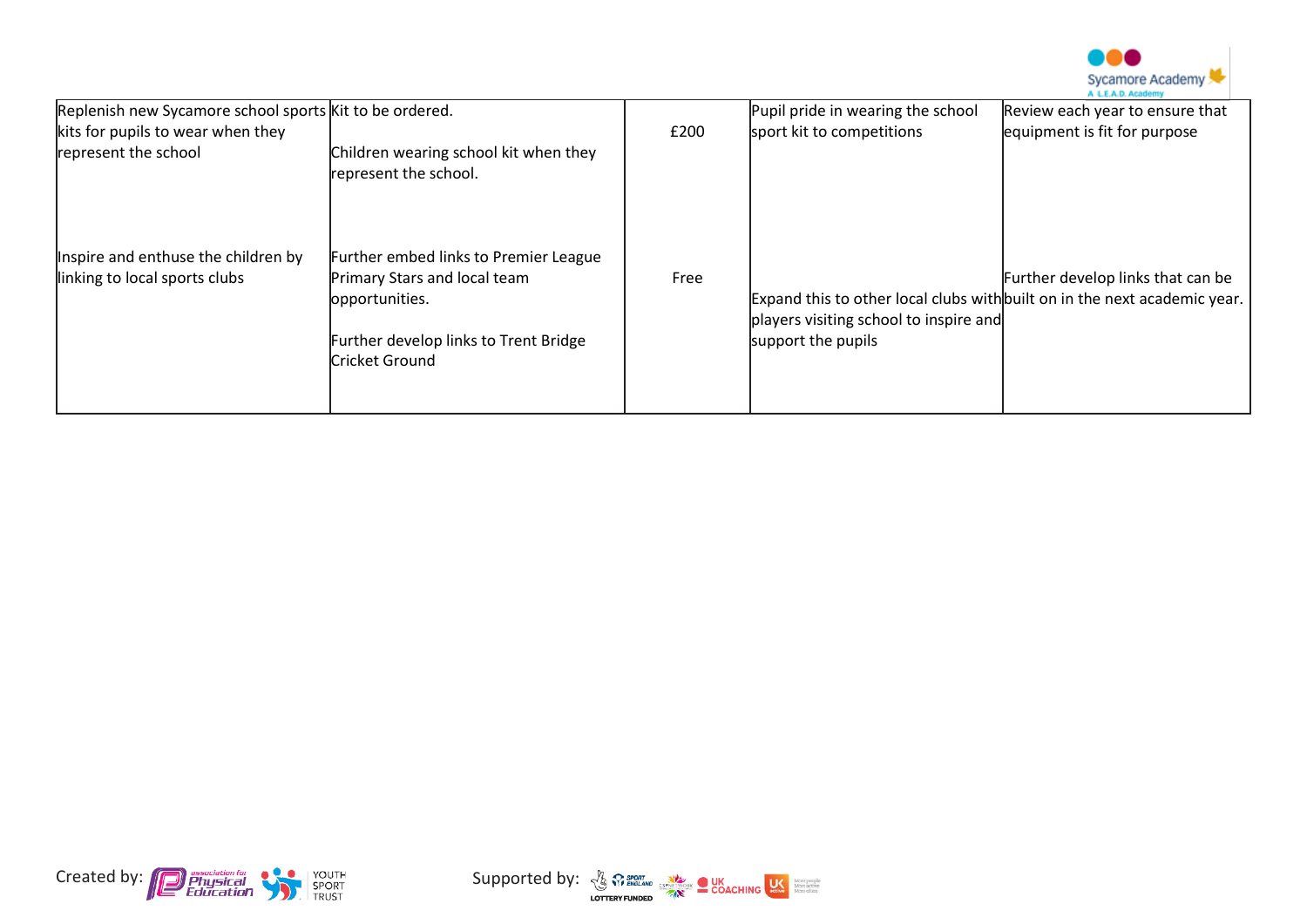

|                                                                                                                                                                                         | Key indicator 3: Increased confidence, knowledge and skills of all staff in teaching PE and sport                              |                                                                                                                                                                                                                                      |                                                                                                                                                                  |                                                                                                                                            |
|-----------------------------------------------------------------------------------------------------------------------------------------------------------------------------------------|--------------------------------------------------------------------------------------------------------------------------------|--------------------------------------------------------------------------------------------------------------------------------------------------------------------------------------------------------------------------------------|------------------------------------------------------------------------------------------------------------------------------------------------------------------|--------------------------------------------------------------------------------------------------------------------------------------------|
| School focus with clarity on intended Actions to achieve:<br>impact on pupils:                                                                                                          |                                                                                                                                | Funding<br>allocated:                                                                                                                                                                                                                | Evidence and impact:                                                                                                                                             | Sustainability and suggested<br>next steps:                                                                                                |
| Specialist coaches                                                                                                                                                                      | Offer a wide range of after school<br>sporting opportunities<br>Coaches from a range of sports to<br>work at Sycamore          | £3000                                                                                                                                                                                                                                | % of pupils' participation will<br>increase. Giving children aspirational<br>opportunities e.g.<br>Pupils to take part in a dance<br>competition in spring 2022. | Development areas identified and<br>supported                                                                                              |
|                                                                                                                                                                                         | Taster' opportunities to broaden<br>children's knowledge of sports they<br>can participate in.                                 |                                                                                                                                                                                                                                      | Pupil interviews to see if children are<br>pursuing the sports out of school.                                                                                    |                                                                                                                                            |
| Sport team to model and team-teach to<br>support the delivery of high quality PE.                                                                                                       | Modeled sessions<br>Curriculum assessments in line with<br>school system<br>Observations of                                    | for separately to<br>sport premium                                                                                                                                                                                                   | Staff salaries paid Observations of sessions<br>Staff evaluation forms linked to<br>confidence, knowledge and skills                                             |                                                                                                                                            |
|                                                                                                                                                                                         | Key indicator 4: Broader experience of a range of sports and activities offered to all pupils                                  |                                                                                                                                                                                                                                      |                                                                                                                                                                  |                                                                                                                                            |
| School focus with clarity on intended Actions to achieve:<br>impact on pupils:                                                                                                          |                                                                                                                                | Funding<br>allocated:                                                                                                                                                                                                                | Evidence and impact:                                                                                                                                             | Sustainability and suggested<br>next steps:                                                                                                |
| To provide a range of outdoor and<br>adventurous opportunities.<br>(paying particular attention to children<br>who do not usually fully engage in sport<br>to ensure they are involved) | Provide outdoor and adventurous<br>activities at the Y2, 4 and 6<br>residentials such as archery at the<br>vear 2 residential. | £1200                                                                                                                                                                                                                                | Children can identify the skills used<br>and discuss what they have<br>enjoyed/improved at                                                                       | Further develop the use of the<br>school site through activities such<br>as<br>Invite specialist sport people to<br>further inspire pupils |
| YOUTH<br>Created by:<br>Physical<br>Education<br>SPORT<br><b>TRUST</b>                                                                                                                  | Supported by:                                                                                                                  | <b>A SP ENGLAND COACHING MANY SERVICE OF A SPORT OF A SPACE OF A SPACE OF A SPACE OF A SPACE OF A SPACE OF A SPACE OF A SPACE OF A SPACE OF A SPACE OF A SPACE OF A SPACE OF A SPACE OF A SPACE OF A SPACE OF A SPACE OF A SPACE</b> |                                                                                                                                                                  |                                                                                                                                            |